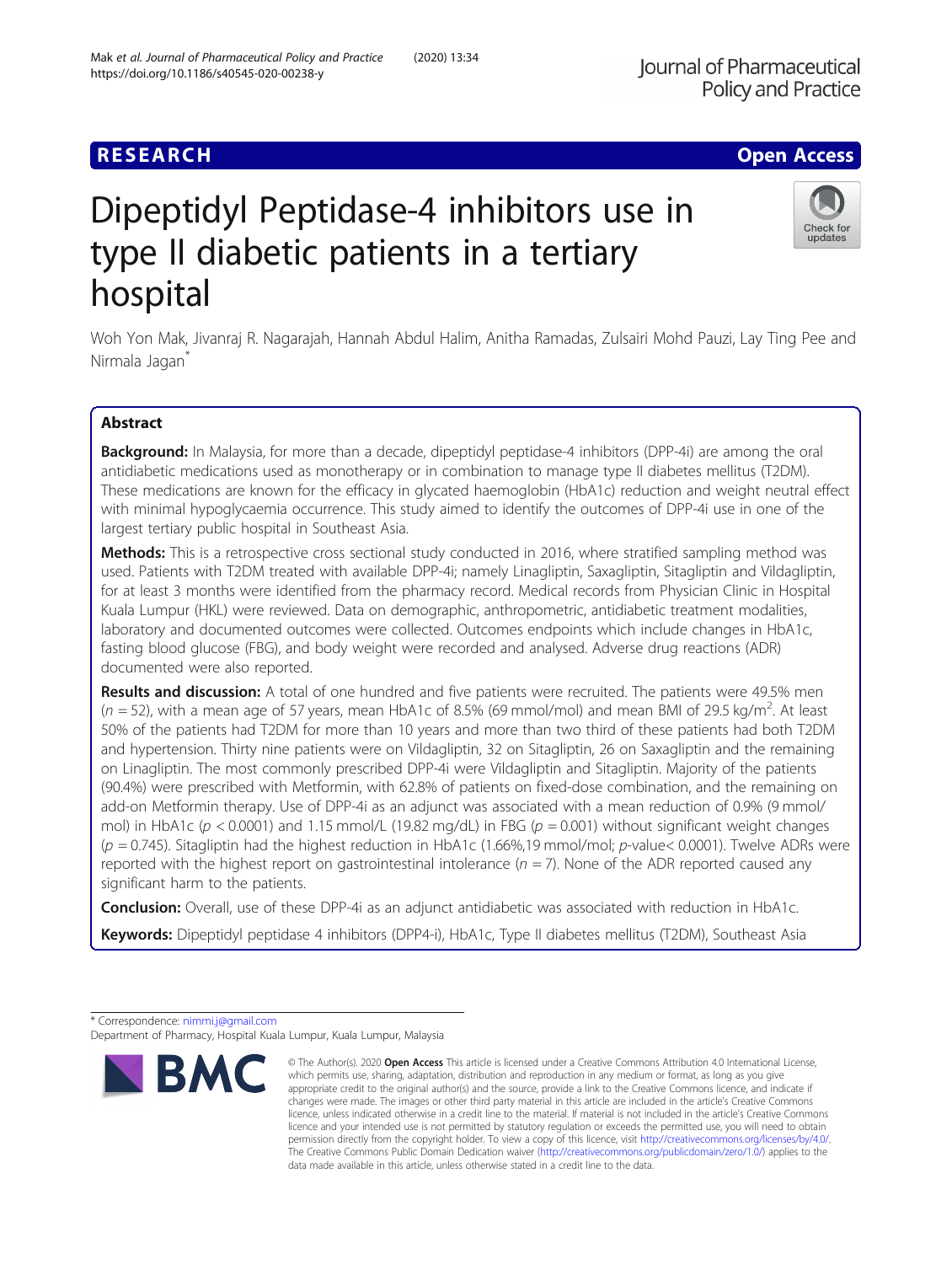## Background

#### Literature review

Globally, International Diabetes Federation (IDF) [\[1](#page-6-0)] reported diabetes prevalence figure of 1 in 11 adults. The figure will increase to 1 in 10 adults by 2040. According to IDF, 12% of the global health expenditure of approximately 727 billion USD was spent in 2017 in managing patients with diabetes and the figure is expected to increase further in future. Malaysia has one of the highest and most rapidly increasing prevalence of diabetes in the Western Pacific region. The prevalence of diabetes in Malaysia reported in National Health & Morbidity Survey 2015 (NHMS) [[2\]](#page-6-0) had increased from 8.3% in year 1996 to 17.5% in year 2015. In terms of diabetes control, majority of Type 2 Diabetes Mellitus (T2DM) patients in our country failed to achieve their individual glycaemic targets, with only 12.7% of T2DM patients in tertiary hospitals able to attain their glycaemic targets [[3,](#page-6-0) [4](#page-6-0)].

Dipeptidyl peptidase-4 inhibitors (DPP-4i) are agents that increase glucagon like peptide-1 (GLP-1) and gastric inhibitory polypeptide (GIP) levels, which inhibit glucagon release leading to increased insulin secretion and thereby reduce blood glucose levels [\[5](#page-6-0)]. DDP-4 is a protease involved in GLP-1 inactivation. By inhibiting the enzyme, DPP-4i prolong and enhance the activity of GLP-1. GLP-1 exerts its main effects by stimulating glucose dependent insulin release, slowing gastric emptying, reducing food intake, and decreasing postprandial glucagon excretion  $[6, 7]$  $[6, 7]$  $[6, 7]$  $[6, 7]$ .

DPP-4i have been incorporated into numerous guidelines available for the management of patients with T2DM. American Diabetes Association (ADA) and European Association for the Study of Diabetes (EASD) positioned DPP-4i alongside with sulfonylureas, thiazolidinediones, GLP-1 agonists and insulin, as a second-line add-on to metformin in their general recommendation [\[8\]](#page-6-0).

According to the National Institute for Health and Clinical Excellence (NICE) guideline on newer agents for blood glucose control in T2DM published in 2009, DPP-4i can be considered as a second-line therapy to firstline metformin if there is a significant risk of hypoglycaemia or if a sulfonylurea is contraindicated or not tolerated [[9](#page-6-0)].

According to the Malaysian Clinical Practice Guideline on the Management of T2DM 2015, DPP-4i use is recommended early in patients with HbA1c of 6.5% (48 mmol/mol) and above as monotherapy or in combination with other antidiabetic agents [[10](#page-6-0)]. DPP-4i that are available in Malaysia include Sitagliptin, Saxagliptin, Vildagliptin, Alogliptin and Linagliptin [[11\]](#page-7-0). Although there are noteworthy pharmacokinetic and pharmacodynamic differences among various types of DPP-4i, there is no clear local or national guideline stating the selection criteria of patients to be started on a certain type of DPP-4i [[12\]](#page-7-0). Huri HZ et al. did a retrospective review to analyse the utilization patterns of DPP-4 inhibitors and identified age, concomitant use of beta blockers and aspirin as factors associated with the use of DPP-4i among Malaysia University Malaya Medical Centre (UMMC) patients [\[13\]](#page-7-0). However, the study was only limited to Sitagliptin and Vildagliptin.

Currently, DPP-4i are not widely used in Malaysia public healthcare institutions as compared to private healthcare settings [\[14](#page-7-0)]. Hospital Kuala Lumpur (HKL) is the largest public tertiary hospital in Southeast Asia with about 11,000 patients actively seeking treatment in its Physician Clinic. HKL physicians have access to four types of DPP-4i, namely Sitagliptin, Saxagliptin, Vildagliptin and Linagliptin. This study aimed to identify the utilization pattern of DPP-4i in HKL and to determine clinical outcomes of patients prescribed with DPP-4i, mainly glycated haemoglobin (HbA1c), fasting blood glucose (FBG) and any occurrence of adverse event.

## Methods

## Study design

This is a retrospective, cross sectional study involving patients under HKL Physician Clinic follow up. Patients included in this study were T2DM patients aged 18 years and above whom were taking any of the available DPP-4i, either as single pill or combination pill, for a minimum of 3 months within year 2011 to 2016. Pregnant patients, patients with psychiatric illness on antipsychotics, end stage renal dysfunction on regular dialysis were excluded from our study.

#### Study population

Study subjects were identified through the patient list on DPP-4i in the year 2016 from the pharmacy record using convenient stratified sampling method. The total minimum sample size which gives 80% study power is 95, calculated using Epi Info™ Software version 7.1.5.2 (CDC), assuming expected proportion of patients on DPP-4i of 9.5% and confidence limit of 5% [\[15](#page-7-0)]. From a total of 385 patients who were on DPP-4i, number of patients who fulfilled the inclusion criteria and recruited was 105.

### Data collection

Patients' records were retrieved from the physician clinic and data collection was conducted using a structured data collection form (Appendix 1). Data collected include types of DPP-4i commonly prescribed, demographic parameters of patients on DPP-4i, anthropometric, antidiabetic treatment modalities, laboratory data and self-reported outcomes. Changes in HbA1c, fasting blood glucose (FBG) and body weight were recorded and analysed. Adverse drug reactions (ADR) documented were also reported.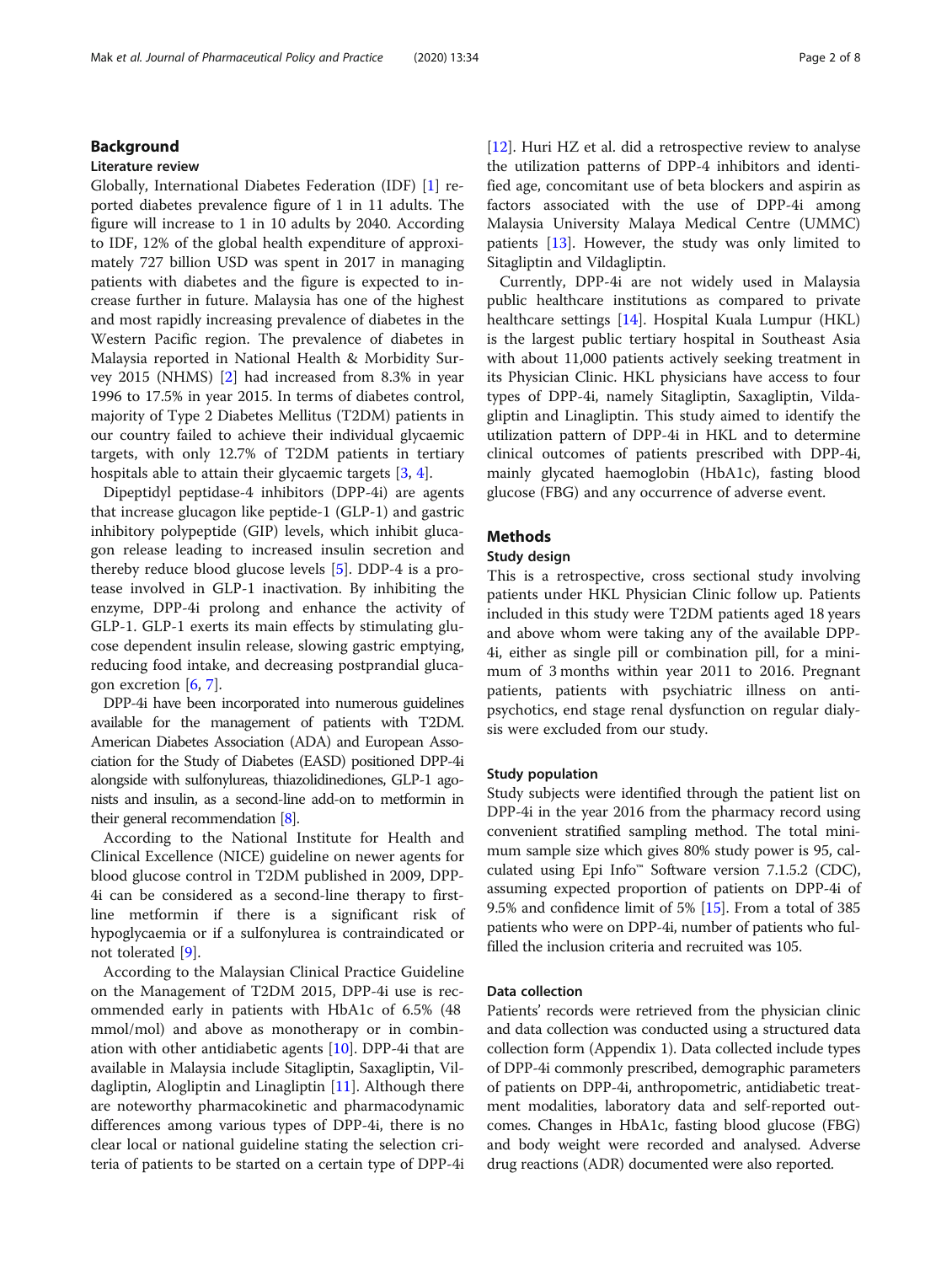a Continuous variable reported as mean ± SD

<sup>b</sup>Classification of weight by BMI adapted from Malaysian Clinical Practice Guideline on the Management of T2DM 2015 [\[10](#page-6-0)]

## Statistical analysis and data interpretation

The demographic, medication details and clinical parameters of the study were analysed using descriptive statistics, reported in frequency and percentage. Continuous data were reported as mean ± standard deviation (SD). Paired T-test was conducted to compare the mean difference of continuous variables pre- and post DPP-4i while Independent T-test and Analysis of variance (ANOVA) were conducted to compare the HbA1c difference between the groups. Post-hoc analysis (Least Significant Differences, LSD) was conducted for significant ANOVA outcomes. Meanwhile, the proportion or categorical variables were compared using Pearson chisquare test. All statistical analyses were conducted using ble reported as mean  $\pm$  SL

IBM SPSS Statistics version 20.0 where  $p$ -value of < 0.05 was considered statistically significant.

## Results

## Demographic description

A total of 105 patients, 52 (49.5%) men and 53 (50.5%) women were included in this study. The baseline demographic and clinical characteristics of the patients are described in Table 1 and Table 2, respectively. Mean age of the patients was  $57.0 \pm 12.1$  years, almost half (43.8%) of them were above 60 years. Two-third of the patients (60%) were obese (body mass index  $\geq$ 27.5 kg/m<sup>2</sup>) and about one-third of them (36%) were overweight (body mass index  $23-27.4$  kg/m<sup>2</sup>), with mean body mass index (BMI) of  $29.5 \pm 4.6$  kg/m<sup>2</sup>.

Mean HbA1c before initiation of DPP-4i was  $8.5 \pm 1.8$ %, in which about 72.4% of the patients had HbA1c ranging

|  | <b>Table 1</b> Patient's baseline demographic characteristics, $N = 105$ |  |  |
|--|--------------------------------------------------------------------------|--|--|
|--|--------------------------------------------------------------------------|--|--|

| Parameters/characteristics               | n (%)           |
|------------------------------------------|-----------------|
| Age (years old) <sup>a</sup>             | $57.0 \pm 12.1$ |
| < 60                                     | 59 (56.2)       |
| $\geq 60$                                | 46 (43.8)       |
| Gender                                   |                 |
| Male                                     | 52 (49.5)       |
| Female                                   | 53 (50.5)       |
| Race                                     |                 |
| Malay                                    | 53 (50.5)       |
| Chinese                                  | 19 (18.0)       |
| Indian                                   | 32 (30.5)       |
| Others                                   | 1(1.0)          |
| Smoking                                  |                 |
| Yes                                      | 2(1.9)          |
| No                                       | 93 (88.6)       |
| Ex-smoker                                | 10(9.5)         |
| Alcohol consumption                      |                 |
| Yes                                      | 1(1.0)          |
| No                                       | 101 (96.1)      |
| Ex-consumer                              | 3(2.9)          |
| Weight (kg) <sup>a</sup>                 | $78.1 \pm 14.5$ |
| Height (m) <sup>a</sup>                  | $1.62 \pm 0.08$ |
| BMI (kg/m <sup>2</sup> ) <sup>a, b</sup> | $29.5 \pm 4.6$  |
| < 18.5 (Underweight)                     | 0(0.0)          |
| 18.5-22.9 (Normal)                       | 4(3.8)          |
| 23.0-27.4 (Overweight)                   | 38 (36.2)       |
| $\geq$ 27.5 (Obese)                      | 63 (60.0)       |
| Waist circumference (cm) <sup>a</sup>    |                 |
| Male                                     | $99.7 \pm 11.5$ |
| Female                                   | $94.9 \pm 11.8$ |

 $Table 2$  Patient's baseline clinical characteristics,  $N = 105$ 

| Parameters/characteristics            | n (%)          |
|---------------------------------------|----------------|
| Duration of T2DM (years) <sup>a</sup> | $11.5 \pm 8.5$ |
| $\leq 10$                             | 53 (50.5)      |
| $11 - 20$                             | 39 (37.1)      |
| $21 - 30$                             | 8(7.6)         |
| > 30                                  | 5(4.8)         |
| Comorbidities                         |                |
| Hypertension                          | 74 (70.5)      |
| Dyslipidaemia                         | 50 (47.6)      |
| Ischaemic heart disease               | 12 (11.4)      |
| Cerebrovascular accident              | 2(1.9)         |
| Renal impairment                      | 13 (12.4)      |
| Liver impairment                      | 9(8.6)         |
| Heart failure                         | 5(4.8)         |
| Diabetic complications                |                |
| Neuropathy                            | 9(8.6)         |
| Nephropathy                           | 5(4.8)         |
| Retinopathy                           | 12 (11.4)      |
| All of the above                      | 2(1.9)         |
| HbA1c $(%)^a$                         | $8.5 \pm 1.8$  |
| < 6.5                                 | 8(7.6)         |
| $6.5 - 9.9$                           | 76 (72.4)      |
| $\geq 10$                             | 21 (20.0)      |
| FBG (mmol/L) <sup>a</sup>             | $9.1 \pm 3.8$  |
| ALT $(\mu \text{mol/L})^a$            | $31.0 \pm 0.2$ |
| TC (mmol/L) <sup>a</sup>              | $5.0 \pm 4.0$  |
| TG (mmol/L) <sup>a</sup>              | $1.9 \pm 1.3$  |
| LDL (mmol/L) <sup>a</sup>             | $2.6 \pm 0.9$  |
| HDL (mmol/L) <sup>a</sup>             | $1.2 \pm 0.4$  |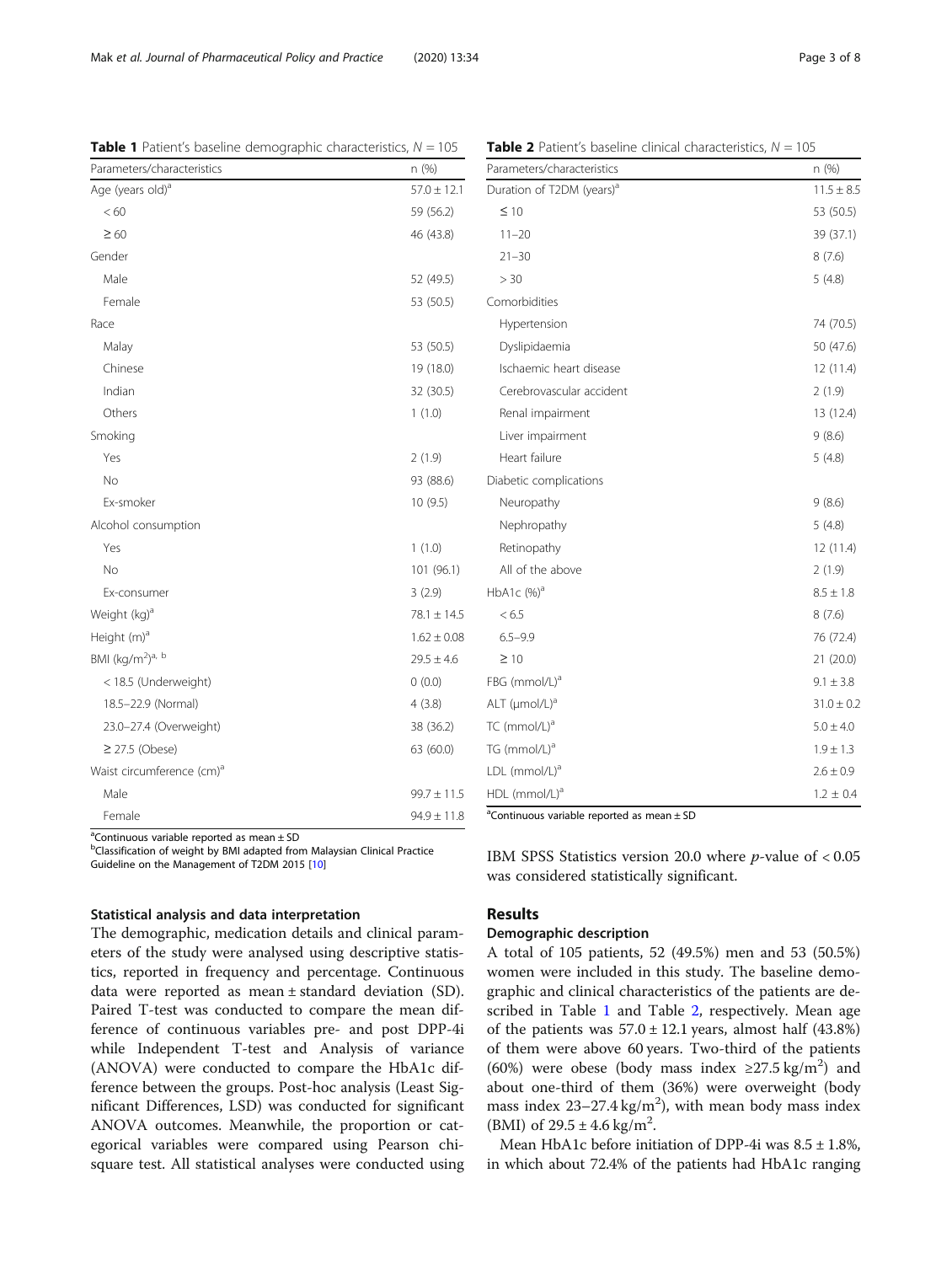from 6.6 to 9.9%. Mean baseline FBG was  $9.1 \pm 3.8$  mmol/ L  $(163.8 \pm 68.47 \text{ mg/dL})$ . Mean duration of T2DM was  $11.5 \pm 8.5$  years and about half of the patients (52%) had long-standing T2DM ( $> 10$  years). Hypertension ( $\sim 70\%$ ) and dyslipidaemia  $({\sim}50\%)$  were the main comorbidities followed by ischaemic heart disease  $($   $\sim$  11%), renal impairment ( $\sim$  9%), liver impairment ( $\sim$  9%) and heart failure ( $\sim$ 5%). Approximately 30% of the patients had diabetic complications prior to DPP-4i treatment, 12% retinopathy, 9% neuropathy and 5% nephropathy.

## Patterns of DPP-4i use

The patterns of DPP-4i use are described in Table 3. The usage of Vildagliptin, Sitagliptin and Saxagliptin was comparable, with 37% ( $n = 39$ ) of patients on Vildagliptin, 30.5% ( $n = 32$ ) of them on Sitagliptin and 24.8%  $(n = 26)$  of the patients were on Saxagliptin. The lowest DPP-4i usage was Linagliptin, 7.6% ( $n = 8$ ). Two third of the patients (62.8%,  $n = 66$ ) were on fixed-dose combination (FDC) therapy. Only one patient was on DPP4-i monotherapy of Linagliptin alone. The mean duration of exposure to DPP-4i was 29.7 months. Almost all DPP-4i were administered with Metformin (90.5%) either in fixed-dose combination (62.9%) or add on tablets (27.6%). Other concomitant antidiabetics include insulin (56.2%), sulphonylurea (26.7%) and Acarbose (2.9%).

#### Outcomes of DPP-4 inhibitors usage

The outcomes of DPP-4i are described in Tables 4, [5,](#page-4-0) [6](#page-4-0), [7,](#page-5-0) [8](#page-5-0) and [9.](#page-5-0) Use of DPP-4 inhibitors showed a mean reduction in HbA1c of 0.9% and reduction in FBG of 1.15 mmol/L (19.82 mg/dL). The largest reduction in HbA1c were noted among patients on Sitagliptin (mean difference =  $1.66\%$ ,  $p < 0.0001$ ) and Vildagliptin (mean difference = 0.68%,  $p = 0.011$ ). The post hoc analysis showed significantly higher reduction in HbA1c in patients on Sitagliptin compared to other DPP-4i, where Sitagliptin versus Vildagliptin (mean difference = 0.99%,  $p = 0.010$ ) and Sitagliptin versus Saxagliptin (mean difference = 1.33%,  $p = 0.002$ ). Subjects on oral antidiabetics without insulin therapy were analysed as per Table [5](#page-4-0)b. There was significant change in HbA1c pre and post DPP-4i use even without concurrent insulin therapy ( $p < 0.0001$ ). Larger reduction in HbA1c were observed among those on Sitagliptin and Vildagliptin and there was no significant difference in

## **Table 3** Patterns of DPP-4i use,  $N = 105$

| Parameters/characteristics            | n (%)           |
|---------------------------------------|-----------------|
| Types of DPP-4i                       |                 |
| Vildagliptin                          | 39 (37.1)       |
| Sitagliptin                           | 32 (30.5)       |
| Saxagliptin                           | 26 (24.8)       |
| Linagliptin                           | 8(7.6)          |
| Duration of use (months) <sup>a</sup> | $29.7 \pm 19.8$ |
| < 24                                  | 46 (43.8)       |
| $\geq 24$                             | 59 (56.2)       |
| Fixed-dose combination (FDC) tablets  |                 |
| Vildagliptin/Metformin                | 27 (25.7)       |
| Sitagliptin/Metformin                 | 21 (20.0)       |
| Saxagliptin/Metformin                 | 18 (17.1)       |
| Metformin                             |                 |
| <b>FDC</b>                            | 66 (62.9)       |
| Add on                                | 29 (27.6)       |
| Total                                 | 95 (90.5)       |
| Other concurrent antidiabetics        |                 |
| Insulin                               | 59 (56.2)       |
| Gliclazide IR/MR                      | 27 (25.7)       |
| Glibenclamide                         | 1(1.0)          |
| Acarbose                              | 3(2.9)          |
| None                                  | 28 (26.7)       |
| Types of insulin therapy              |                 |
| Basal bolus                           | 28 (26.7)       |
| Premixed                              | 15 (14.3)       |
| Bolus only                            | 15 (14.3)       |
| Basal only                            | 1(1.0)          |
| Adherence                             |                 |
| Good                                  | 58 (55.2)       |
| Poor                                  | 13 (12.4)       |
| Not documented                        | 34 (32.4)       |

 $\alpha$ <sup>a</sup>Continuous variable reported as mean  $\pm$  SD

|  | <b>Table 4</b> Outcomes of DPP-4i use, $N = 105$ |  |  |  |
|--|--------------------------------------------------|--|--|--|
|--|--------------------------------------------------|--|--|--|

|                 | $\frac{1}{2}$ $\frac{1}{2}$ $\frac{1}{2}$ $\frac{1}{2}$ $\frac{1}{2}$ $\frac{1}{2}$ $\frac{1}{2}$ $\frac{1}{2}$ $\frac{1}{2}$ $\frac{1}{2}$ $\frac{1}{2}$ $\frac{1}{2}$ $\frac{1}{2}$ $\frac{1}{2}$ $\frac{1}{2}$ $\frac{1}{2}$ $\frac{1}{2}$ $\frac{1}{2}$ $\frac{1}{2}$ $\frac{1}{2}$ $\frac{1}{2}$ $\frac{1}{2}$ |                 |                               |               |  |  |
|-----------------|---------------------------------------------------------------------------------------------------------------------------------------------------------------------------------------------------------------------------------------------------------------------------------------------------------------------|-----------------|-------------------------------|---------------|--|--|
| Parameters      | Pre DPP-4i use                                                                                                                                                                                                                                                                                                      | Post DPP-4i use | Mean difference (95% CI)      | p value $\pm$ |  |  |
| $HbA1c$ (%)     | $8.5 \pm 1.8$                                                                                                                                                                                                                                                                                                       | $7.6 \pm 1.7$   | $-0.90$ ( $-1.22$ , $-0.58$ ) | $< 0.0001*$   |  |  |
| FBG (mmol/L)    | $9.2 \pm 3.8$                                                                                                                                                                                                                                                                                                       | $8.0 + 3.2$     | $-1.15$ ( $-1.80$ , $-0.51$ ) | $0.001*$      |  |  |
| Weight (kg)     | $78.1 + 14.5$                                                                                                                                                                                                                                                                                                       | $78.1 + 14.4$   | $0.08$ ( $-0.41,0.57$ )       | 0.745         |  |  |
| BMI ( $kg/m2$ ) | $79.5 + 4.6$                                                                                                                                                                                                                                                                                                        | $30.0 + 7.0$    | $0.50$ ( $-0.51,1.51$ )       | 0.332         |  |  |

 $^{4}$ Paired T-test conducted. p value is significant at< 0.05

Values reported as mean ± SD.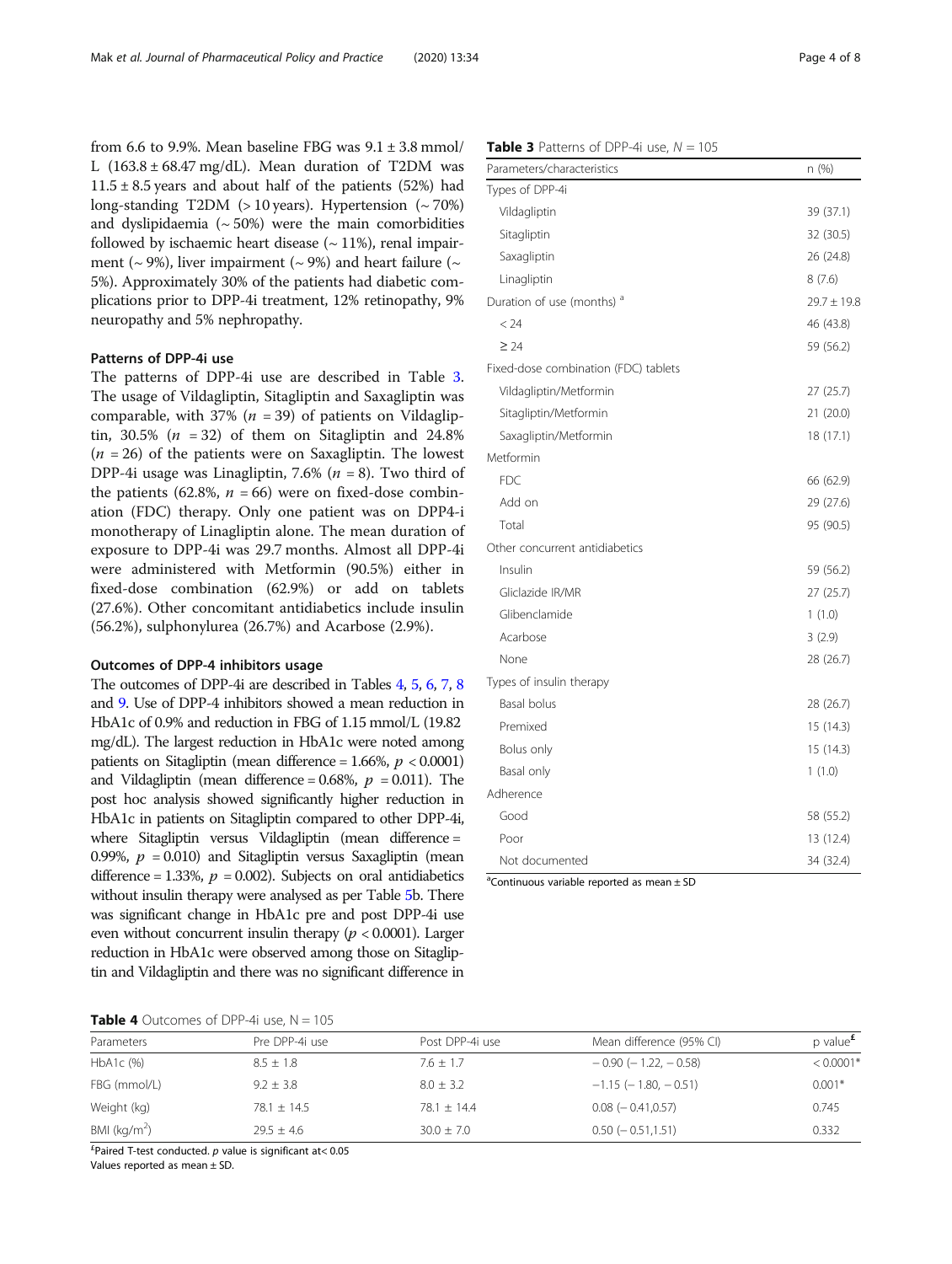| HbA1c         | Pre DPP-4i use<br>n(%) | Post DPP-4i use<br>n(%) |
|---------------|------------------------|-------------------------|
| $< 6.5\%$     | 8(7.6)                 | 21(20.0)                |
| $6.5 - 9.9\%$ | 76 (72.4)              | 70 (66.7)               |
| $>10\%$       | 21(20.0)               | 14(13.3)                |

<span id="page-4-0"></span>**Table 5** HbA1c pattern,  $N = 105$ 

 $\chi^2$  = 52.56, df = 4, p value < 0.0001 (significant)

the HbA1c drop between the types of DPP-4i used in patients who were not on insulin.

A total of 12 cases of adverse drug reactions (ADR) were reported among the study population (12%), six reports from Saxagliptin, three from Sitagliptin and another three reports from Vildagliptin. Most common ADR was gastrointestinal intolerance  $(6.7\%, n = 7)$ , followed by dizziness (3%,  $n = 3$ ), hypoglycaemia (1%,  $n = 1$ ) and leg oedema (1%,  $n = 1$ ).

Seven patients experienced gastrointestinal intolerance, three patients were on Saxagliptin/Metformin, two patients on Vildagliptin/Metformin and another two patients were on Sitagliptin/Metformin. One of them was switched to Linagliptin monotherapy as patient developed gastrointestinal intolerance due to Metformin. One patient on Vildagliptin/Metformin and two patients on Sitagliptin/Metformin were switched to Saxagliptin single pill without Metformin. The remaining three patients had their current FDC of DPP-4i continued.

One patient on Vildagliptin/Metformin complained of dizziness and was switched to Saxagliptin/Metformin. Meanwhile, another two cases of dizziness reported by patients on Saxagliptin/Metformin were continued on the same therapy. One case of bilateral leg oedema was reported with Sitagliptin/Metformin and was switched to Saxagliptin/Metformin. Only one case of hypoglycaemia was reported but that particular patient was on Saxagliptin/Metformin, Gliclazide and basal insulin concurrently.

No significant weight change was observed pre and post DPP4i use (mean difference + 0.08 kg).

## **Discussion**

Malaysian Clinical Practice Guideline on the Management of T2DM has included DPP-4i as an alternative or addition to Metformin in managing T2DM patients with HbA1c of 6.5 to 10% [[10](#page-6-0)]. Majority of the patients in

**Table 6** HbA1c pattern,  $N = 47$  (patients without insulin)

| HbA1c         | Pre DPP-4i use<br>n(%) | Post DPP-4i use<br>n(%) |
|---------------|------------------------|-------------------------|
| $< 6.5\%$     | 5(10.6)                | 14 (29.8)               |
| $6.5 - 9.9\%$ | 37 (78.8)              | 32 (68.1)               |
| $>10\%$       | 5(10.6)                | 1(2.1)                  |

 $\chi^2$  = 43.57, df = 2, p value < 0.0001 (significant).

this study had HbA1c in the range of 6.6 to 9.9% before initiation of DPP-4i.

DPP-4i can be started regardless of how long patient have had diabetes as its efficacy is not influenced by the duration of T2DM [\[16](#page-7-0)–[21\]](#page-7-0). Time of starting DPP-4i to the duration of diabetes is less than 10 years in half of the patients studied. The average age of patients on DPP4i in this study was 57 years with two third of the patients being either overweight (BMI 23-27.4 kg/m<sup>2</sup>) or obese (BMI ≥27.5 kg/m<sup>2</sup>). These findings are similar to the data published in the National Diabetes Registry Report [\[22\]](#page-7-0) on Malaysian T2DM population, where mean age was 59.7 years and average BMI was  $27.4 \text{ kg/m}^2$ . In this study, number of T2DM patients was the highest among Malays followed by Indians and Chinese, which again coincides with the data reported in Malaysia National Diabetes Registry Report [\[22\]](#page-7-0).

Hypertension was the most common comorbidity in our patient population, followed by dyslipidemia and ischaemic heart disease. Huri HZ et al. [[13\]](#page-7-0) reported similar results in their study population for hypertension and dyslipidemia while Mafauzy [\[23\]](#page-7-0) found that hypertension was the most prevalent comorbid condition among diabetic patients from 49 private clinics in Malaysia.

All available DPP-4i were prescribed equally except Linagliptin, which was the least prescribed. FDC pill of DPP-4i with Metformin were preferred compared to single pill DPP4-I as FDC pills can reduce patients' overall pill burden. DPP-4i are preferred over the traditional choice of sulphonylurea as second line treatment as DPP-4i have low risk of causing hypoglycaemia especially in elderly patients (46% of the study population) [[10\]](#page-6-0). Patients who received FDC pill of DPP4-i and Metformin had significantly larger HbA1c reduction compared to the group receiving non FDC. This is probably due to better compliance towards FDC attributed to the lesser pill burden.

This study had shown significant reduction in HbA1c and FBG post DPP-4i as an adjunct therapy, where there was a drop in HbA1c to below 6.5% post DPP-4i therapy in about a quarter of the study population. On the contrary, studies in other countries to date mainly assessed effectiveness of DPP4-i as monotherapy alone or DPP4-i individual agent compared to other single oral antidiabetic as monotherapy, which resulted an average HbA1c reduction of 0.5 to 0.8% [[16](#page-7-0)–[21](#page-7-0)].

Present study showed that both Sitagliptin and Vildagliptin use notably had larger HbA1c reduction post therapy. The largest HbA1c drop was observed in the group of patients using Sitagliptin. This outcome might be due to the predominantly higher baseline HbA1c in patients on Sitagliptin. Moreover, almost a quarter of the study population had baseline HbA1c of 10% and above, which is considerably higher compared to the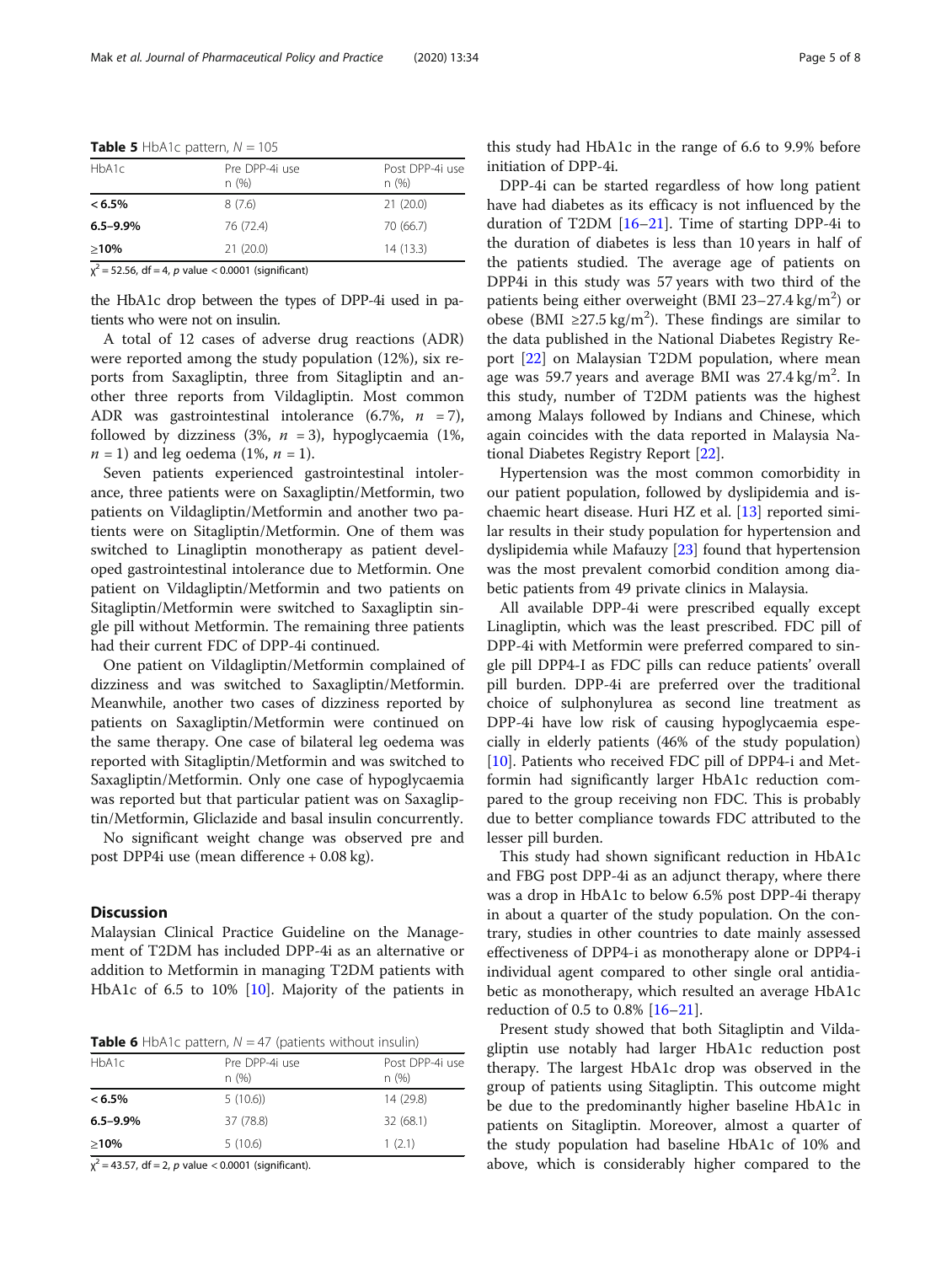|                 | Pre DPP-4i use  | Post DPP-4i use | Mean difference $\pm$ 95% CI | $P$ value <sup><math>E</math></sup> | $P$ value <sup>¥</sup> |
|-----------------|-----------------|-----------------|------------------------------|-------------------------------------|------------------------|
| Age (years old) |                 |                 |                              |                                     |                        |
| < 60            | $8.7 \pm 2.0$   | $7.8 \pm 1.7$   | 0.89(0.44, 1.34)             | $< 0.0001*$                         | 0.963                  |
| $\geq 60$       | $8.3 \pm 1.5$   | $7.4 \pm 1.6$   | 0.91(0.45, 1.36)             | $< 0.0001*$                         |                        |
| Type of DPP-4i  |                 |                 |                              |                                     |                        |
| Vildagliptin    | $8.1 \pm 1.5$   | $7.4 \pm 1.6$   | $0.68$ $(0.21, 1.14)$        | $0.006*$                            | $0.011^{\circ}$        |
| Sitagliptin     | $9.2 \pm 2.2$   | $7.5 \pm 1.8$   | 1.66 (0.95, 2.37)            | $< 0.0001*$                         |                        |
| Saxagliptin     | $8.4 \pm 1.4$   | $8.0 \pm 1.5$   | $0.33 (-0.03, 0.67)$         | 0.052                               |                        |
| Linagliptin     | $8.8 \pm 2.1$   | $8.1 \pm 2.1$   | $0.76(-1.12, 2.64)$          | 0.370                               |                        |
| Gender          |                 |                 |                              |                                     |                        |
| Male            | $8.5 \pm 1.8$   | $7.4 \pm 1.5$   | 1.13 (0.59, 1.66)            | $< 0.0001*$                         | 0.162                  |
| Female          | $8.6 \pm 1.8$   | $7.9 \pm 1.8$   | $0.68$ $(0.31, 1.04)$        | $< 0.0001*$                         |                        |
| Therapy         |                 |                 |                              |                                     |                        |
| <b>FDC</b>      | $8.6\,\pm\,1.8$ | $7.6 \pm 1.7$   | 0.99(0.60, 1.38)             | $< 0.0001*$                         | 0.455                  |
| Single pill     | $8.5 \pm 1.8$   | $7.8\,\pm\,1.7$ | $0.74$ $(0.18, 1.30)$        | $0.011*$                            |                        |
| Insulin         |                 |                 |                              |                                     |                        |
| Yes             | $9.0 \pm 2.0$   | $8.2 \pm 1.9$   | $0.81$ $(0.37, 1.25)$        | $< 0.0001*$                         | 0.554                  |
| No              | $8.0 \pm 1.5$   | $7.0 \pm 1.1$   | 1.00 (0.53, 1.48)            | $< 0.0001*$                         |                        |
| Sulphonylurea   |                 |                 |                              |                                     |                        |
| Yes             | $8.2 \pm 1.1$   | $7.2 \pm 1.1$   | $0.96$ $(0.36, 1.56)$        | $0.003*$                            | 0.824                  |
| No              | $8.7 \pm 2.0$   | $7.8 \pm 1.8$   | $0.88$ $(0.49, 1.26)$        | $< 0.0001*$                         |                        |

<span id="page-5-0"></span>**Table 7** Change in HbA1c with DPP-4i use,  $N = 105$ 

£ Paired T-test conducted to compare pre and post DPP-4i HbA1c

¥ Independent T-test and ANOVA conducted to compare the HbA1c difference between the groups

¢ Post-hoc analysis (LSD) conducted for types of DPP-4i

Values reported as mean ± SD

 $*$ *p* value is significant at < 0.05

baseline HbA1c set as recruitment criteria in other similar studies (7.5–8.5%) [[16](#page-7-0)–[21](#page-7-0)]. We found similar reduction in HbA1c among patients on DPP4-i even without concurrent insulin. A separate analysis is necessary to eliminate the possible confounding effect by concurrent insulin therapy as insulin is reported to be able to reduce HbA1c of more than 1.5% [[10\]](#page-6-0).

## Limitations

Several limitations were identified in this study. HbA1c outcomes were obtained at varied duration of DPP4-i use as HbA1c investigation was performed at different

**Table 9** ADR related to DPP-4i use,  $N = 105$ 

| Parameters/characteristics   |                              | n (%)    |
|------------------------------|------------------------------|----------|
| ADR occurrence               | Saxagliptin                  | 6        |
|                              | Sitagliptin                  | 3        |
|                              | Linagliptin                  | $\Omega$ |
|                              | Vildagliptin                 | 3        |
| Types of ADR                 | Gastrointestinal intolerance | 7(6.7)   |
|                              | <b>Dizziness</b>             | 3(2.9)   |
|                              | Hypoglycaemia                | 1(1.0)   |
|                              | Leg oedema                   | 1(1.0)   |
| Action taken when ADR occurs | Change to different DPP-4i   | 6(50.0)  |
|                              | Continue the same DPP-4i     | 5(42.7)  |
|                              | Dose reduction               | 1(8.3)   |
|                              | Discontinuation of DPP-4i    | (0.0)    |
| Choice of new DPP-4i         | Saxagliptin/Metformin        | 4(50.0)  |
|                              | Saxagliptin                  | 1(33.3)  |
|                              | Linagliptin                  | 1(16.7)  |

**Table 8** Change in HbA1c with DPP-4i use,  $N = 47$  (patients without insulin)

| Type of<br>DPP-4i | n(%)           | Pre<br>DPP-4i<br>use        | Post<br>DPP-4i<br>use       | Mean<br>difference<br>(95% CI) | Ρ<br>value <sup>£</sup> | value¥             |
|-------------------|----------------|-----------------------------|-----------------------------|--------------------------------|-------------------------|--------------------|
| Vildagliptin 20   | (42.6)         | $7.7 \pm 0.9$ 6.7 $\pm$ 0.8 |                             | 1.03(0.37,<br>1.68)            | $0.004*$                | 0.104 <sup>c</sup> |
| Sitagliptin       | - 13<br>(27.7) |                             | $8.8 \pm 2.1$ 7.1 $\pm$ 1.4 | 1.69 (0.25,<br>3.13)           | $0.025*$                |                    |
| Saxagliptin 13    | (27.7)         |                             | $7.8 \pm 1.3$ $7.4 \pm 1.1$ | $0.32(-0.06,$<br>0.71)         | 0.094                   |                    |
| Linagliptin       | 1<br>(2.1)     |                             |                             |                                |                         |                    |

£ Paired T-test conducted to compare pre and post DPP-4i HbA1c ¥ ANOVA conducted to compare the HbA1c difference between the groups Values reported as mean ± SD \*p value is significant at< 0.05

Linagliptin omitted from analysis as  $n = 1$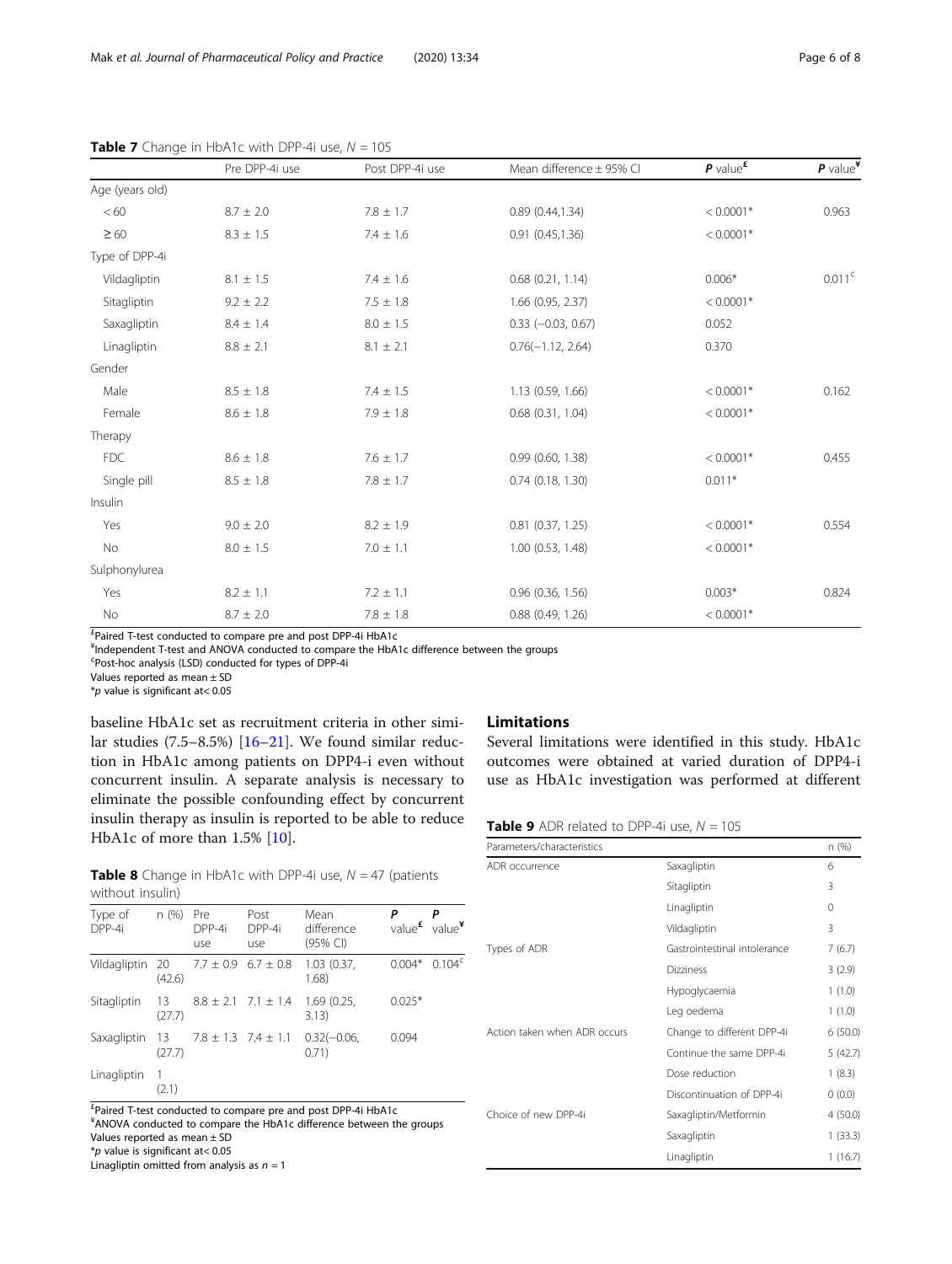<span id="page-6-0"></span>time period from the time of DPP4-i initiation for each patient. In addition, more than one third of the patients' medication adherence were not assessed and documented in this study. Thus the impact of medication adherence towards treatment outcome cannot be determined.

## Conclusion

In conclusion, this study showed that use of DPP-4i as an adjunct was associated with a significant reduction in patients' HbA1c and FBG without significant weight change. Sitagliptin showed the greatest HbA1c reduction. DPP-4i were well tolerated with no significant reported adverse drug reaction.

## Future direction

This study can be extrapolated prospectively to investigate the factors associated with utilization of DPP4-i. Furthermore, results can be refined by categorizing patients according to concomitant antidiabetic agents used and whether dosages of each agent are optimized.

### Appendix

Data collection form **NMADD ID: NMADD 16 1271 2024** Dinentidyl-4 Inhibitors Use in Tyne II Diabetic Patients in a Tertiary Hosnital

| Patient ID: |                  |                            |                            |                      |              |
|-------------|------------------|----------------------------|----------------------------|----------------------|--------------|
|             |                  | <b>Demographic Details</b> |                            |                      |              |
| Age:        | years            | Height:                    | m                          |                      |              |
| Ethnicity:  | $\square$ Malay  | Weight:                    | kg<br>(Pre DPP-4i)         | kg<br>(Post DPP-4i)* |              |
|             | $\Box$ Chinese   | BMI:                       | kg/m <sup>2</sup>          | kg/m <sup>2</sup>    |              |
|             | $\Box$ Indian    |                            | (Pre DPP-4i)               | (Post DPP-4i)*       |              |
|             | $\Box$ Others:   | Waist<br>circumference:    | CM (Pre DPP-4i)            |                      |              |
| Gender:     | $\Box$ Male      | Smoking:                   | pack/years<br>□ Yes:       | $\Box$ No            | $\square$ Ex |
|             | $\square$ Female | Alcohol:                   | $\square$ Yes<br>$\Box$ No | $\square$ Ex         |              |

|                   |                                              | <b>Clinical Parameters</b>  |                |  |  |  |  |
|-------------------|----------------------------------------------|-----------------------------|----------------|--|--|--|--|
| Co-morbidities/   | □ Hypertension                               | $\Box$ Dyslipidaemia        | □ Neuropathy   |  |  |  |  |
| complications:    | □ Nephropathy                                | $\Box$ Retinopathy          | □ CVA          |  |  |  |  |
|                   | □ Renal impairment                           | □ Liver impairment          | $\Box$ IHD     |  |  |  |  |
|                   | HF, NYHA:<br>(Pre DPP-4i)                    | HF, NYHA:<br>(Post DPP-4i)* | $\Box$ Others: |  |  |  |  |
| Duration of T2DM: | year/s (up to the time of DPP-4i initiation) |                             |                |  |  |  |  |

| <b>Laboratory Parameters</b> |                    |      |                                 |      |  |  |  |
|------------------------------|--------------------|------|---------------------------------|------|--|--|--|
| Parameters                   | Pre DPP-4i therapy |      | Post DPP-4i therapy (min 3/12)* |      |  |  |  |
|                              | Value              | Date | Value                           | Date |  |  |  |
| BP (mmHg)                    |                    |      |                                 |      |  |  |  |
| SrCr (µmol/L)                |                    |      |                                 |      |  |  |  |
| CICr (mL/min)                |                    |      |                                 |      |  |  |  |
| <b>HbA1C</b> (%)             |                    |      |                                 |      |  |  |  |
| FBS (mmol/L)                 |                    |      |                                 |      |  |  |  |
| ALT (µmol/L)                 |                    |      |                                 |      |  |  |  |
| TC (mmol/L)                  |                    |      |                                 |      |  |  |  |
| TG (mmol/L)                  |                    |      |                                 |      |  |  |  |
| LDL (mmol/L)                 |                    |      |                                 |      |  |  |  |
| HDL (mmol/L)                 |                    |      |                                 |      |  |  |  |

|                                                                                       | <b>Medication Details</b>          |                                                                           |  |  |
|---------------------------------------------------------------------------------------|------------------------------------|---------------------------------------------------------------------------|--|--|
| Current drug/dose (during DPP-4i initiation):                                         | DPP-4i initiation date:            |                                                                           |  |  |
|                                                                                       | Duration of DPP-4i:                | month/s                                                                   |  |  |
| $\Box$ Sitagliptin : _______________                                                  | Therapy:                           | $\Box$ Monotherapy $\Box$ Combination therapy:                            |  |  |
| $\Box$ Linagliptin : ____________<br>□ Vildagliptin : _____________                   | Compliance:<br>(as documented)     | $\Box$ Good $\Box$ Poor $\Box$ Not documented                             |  |  |
| $\Box$ Metformin : ______________                                                     | Safety/ Adverse<br>events:         | $\Box$ Nil<br>$\Box$ GI intolerance                                       |  |  |
| $\Box$ Gliclazide : _______________                                                   |                                    | $\Box$ Musculoskeletal $\Box$ Worsening CVS<br>□ Weight changes □ Others: |  |  |
| □ Glibenclamide : _________<br>$\Box$ Acarbose :                                      | Action taken:<br>(if ADR occurred) | $\Box$ Continue the same                                                  |  |  |
|                                                                                       |                                    | $\Box$ Reduce dose                                                        |  |  |
| $\Box$ Liraglutide : ____________                                                     |                                    | □ Discontinue all DPP-4i                                                  |  |  |
| $\Box$ Insulin :<br>$\hfill \Box \text{ Others : } \hfill \qquad \qquad \blacksquare$ |                                    | $\Box$ Change to different DPP-4i:                                        |  |  |
| Data collector:                                                                       |                                    | Date of collection:                                                       |  |  |

#### Abbreviations

ADR: Adverse drug reactions; ALT: Alanine transaminase; ANOVA: Analysis of variance; BMI : Body mass index; DPP-4i: Dipeptidyl peptidase-4 inhibitors;

FBG: Fasting blood glucose; FDC: Fixed-dose combination; GLP-1: Glucagon like peptide-1; HbA1c: Glycated haemoglobin; HDL: High-density lipoprotein; IR: Immediate release; LDL: Low-density lipoprotein; LSD: Least Significant Differences; MR: Modified release; SD: Standard deviation; T2DM: Type II diabetes mellitus; TC: Total cholesterol; TG: Triglyceride

#### Acknowledgements

Not applicable

#### Authors' contributions

All authors contributed in collecting and analysing data for the study. All authors were also involved in the write-up of the manuscript. The authors read and approved the final manuscript.

#### Funding

This study was not funded by any party.

#### Availability of data and materials

All data generated or analysed during this study were included in this article.

#### Ethics approval and consent to participate

Approval was obtained from the Ministry of Health Medical Research Ethics Committee (MREC) and the director of the hospital to conduct this study. National Medical Research Register (NMRR) ID: NMRR-16-1371-3034.

#### Consent for publication

Not applicable.

#### Competing interests

The authors declare that they have no competing interests.

#### Published online: 18 June 2020

#### References

- 1. International Diabetes Federation. IDF diabetes atlas. 6th ed. Belgium: International Diabetes Federation; 2013. [http://www.idf.org/e-library/](http://www.idf.org/e-library/epidemiology-research/diabetes-atlas/19-atlas-6th-edition.html) [epidemiology-research/diabetes-atlas/19-atlas-6th-edition.html.](http://www.idf.org/e-library/epidemiology-research/diabetes-atlas/19-atlas-6th-edition.html) Assessed 10 Jan 2017.
- 2. Institute for Public Health (IPH). National Health and morbidity survey 2015 (NHMS 2015). Vol. II: non-communicable diseases, Risk Factors & Other Health Problems. Kuala Lumpur: Ministry of Health Malaysia; 2015. [http://](http://www.moh.gov.my/moh/resources/nhmsreport2015vol2.pdf) [www.moh.gov.my/moh/resources/nhmsreport2015vol2.pdf.](http://www.moh.gov.my/moh/resources/nhmsreport2015vol2.pdf) Assessed 10 Jan 2017.
- 3. Feisul I, Soraya A. National Diabetes Registry 2009-2012. Putrajaya: Non-Communicable Disease Section, Disease Control Division, Department of Public Health, Ministry of Health Malaysia; 2013. [http://www.moh.gov.my/](http://www.moh.gov.my/moh/resources/Penerbitan/Rujukan/NCD/Diabetes/National_Diabetes_Registry_Report_Vol_1_2009_2012.pdf) [moh/resources/Penerbitan/Rujukan/NCD/Diabetes/National\\_Diabetes\\_](http://www.moh.gov.my/moh/resources/Penerbitan/Rujukan/NCD/Diabetes/National_Diabetes_Registry_Report_Vol_1_2009_2012.pdf) [Registry\\_Report\\_Vol\\_1\\_2009\\_2012.pdf.](http://www.moh.gov.my/moh/resources/Penerbitan/Rujukan/NCD/Diabetes/National_Diabetes_Registry_Report_Vol_1_2009_2012.pdf) Assessed 11 Jan 2017.
- 4. Mafauzy M, Zanariah H, Nazeri A, Chan SP. DiabCare 2013: a cross-sectional study of hospital based diabetes care delivery and prevention of diabetes related complications in Malaysia. Med J Malays. 2016;71(4):177–85.
- 5. Hariprasath K, Umamaheswari P, Wicket SD. Hormone based therapy in type 2 diabetes mellitus. Asian J Pharm Clin Res. 2013;6:1–5.
- Thornberry NA, Gallwitz B. Mechanism of action of inhibitors of dipeptidylpeptidase-4 (DPP-4). Best Pract Res Clin Endocrinol Metab. 2009;23(4):479–86.
- 7. Vella A. Mechanism of action of DPP-4 inhibitors new insights. J Clin Endocrinol Metab. 2012;97(8):2626–8.
- 8. Inzucchi SE, Bergenstal RM, Buse JB, et al. Management of hyperglycemia in type 2 diabetes: a patient-centered approach: position statement of the American Diabetes Association (ADA) and the European Association for the Study of diabetes (EASD). Diabetes Care. 2012;35:1364–79.
- 9. Centre for Clinical Practice at NICE. Type 2 diabetes: newer agents for blood glucose control in type 2 diabetes. (NICE clinical guidelines, no. 87). London: National Institute for Health and Clinical Excellence; 2009. [https://www.ncbi.](https://www.ncbi.nlm.nih.gov/books/NBK61847/) [nlm.nih.gov/books/NBK61847/.](https://www.ncbi.nlm.nih.gov/books/NBK61847/) Assessed 10 Jan 2017.
- 10. Malaysian Endocrine and Metabolism Society. Malaysian clinical practice guideline for Management of Type 2 diabetes mellitus. 5th ed. Malaysia: Academy of Medicine of Malaysia, Ministry of Health; 2015. [http://www.](http://www.moh.gov.my/moh/resources/Penerbitan/CPG/Endocrine/3a.pdf) [moh.gov.my/moh/resources/Penerbitan/CPG/Endocrine/3a.pdf.](http://www.moh.gov.my/moh/resources/Penerbitan/CPG/Endocrine/3a.pdf) Assessed 15 Jan 2017.